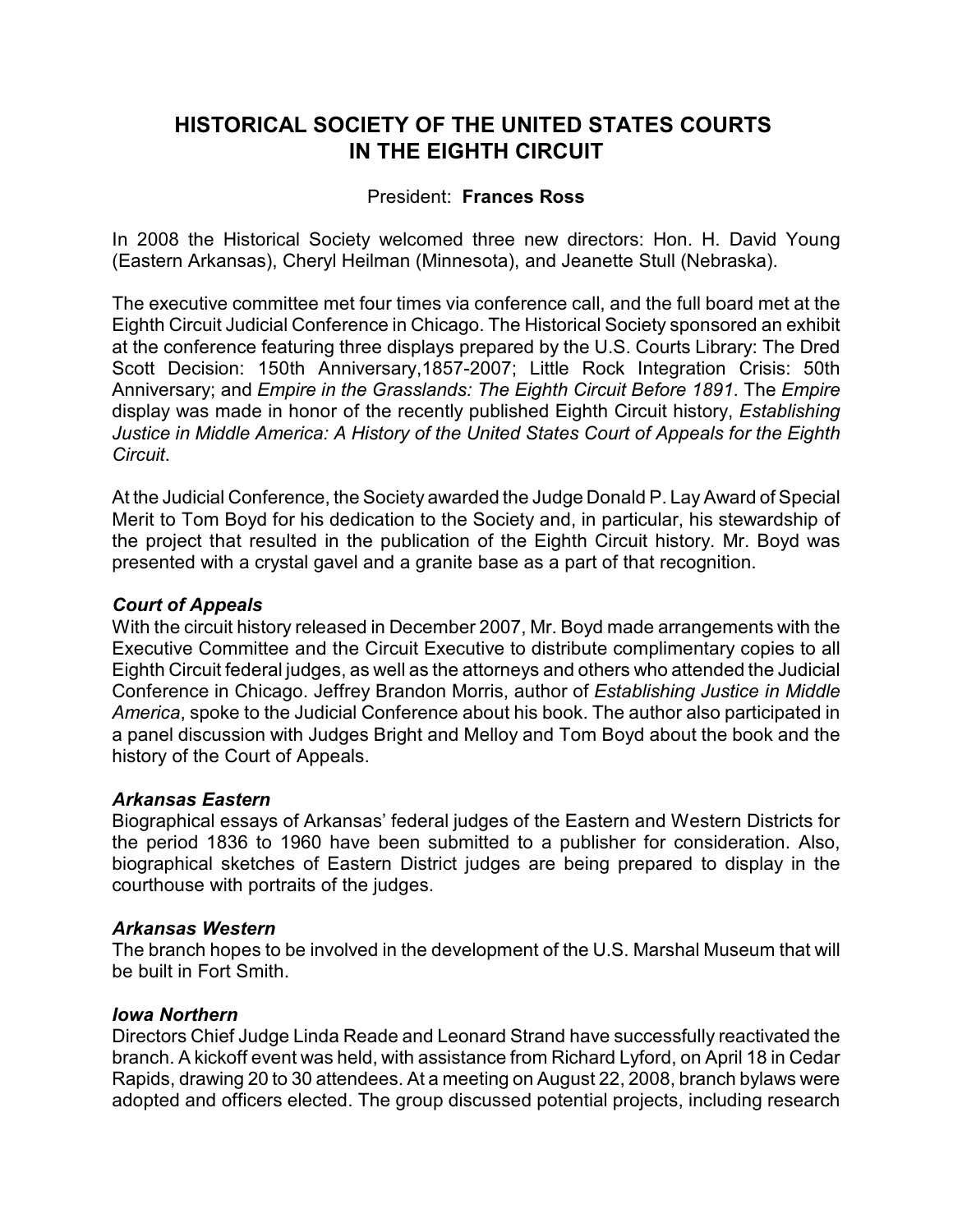into significant cases and interviews of district and appellate judges. Another meeting was held on October 31, 2008, to hear David McCartney, Archivist for the University of Iowa Libraries, speak on methods of collecting and presenting historical artifacts and information. The branch will next meet on January 30, 2009.

### *Iowa Southern*

The branch completed the oral history of Judge Fagg and a display outside the main courtroom in Des Moines on the history of jury service and Supreme Court cases originating from the district. Work has begun on Judge Longstaff's oral history. The branch is assisting with a timeline display for the Iowa State Bar Association's new building, and Richard Lyford is also preparing oral histories of former Iowa Supreme Court justices.

# *Minnesota*

The branch continued cataloging materials in the Minneapolis Courthouse history room and identifying historical photos for preservation. In May 2008, the branch participated in the Sesquicentennial celebration of Minnesota by arranging for re-enactors to portray Rensselaer R. Nelson, Minnesota's first federal judge, and John B. Sanborn, the first native Minnesotan appointed to the federal bench. The branch also revised the district's history brochure, made a presentation on the district's historic and modern courthouses, and arranged a videotaped panel discussion of reflections by Senior District Court Judges Alsop, Doty, and Magnuson, moderated by Chief Judge Rosenbaum.

### *Missouri Eastern*

In the branch's project to publish a written history of the district, five chapters have been drafted by Burton Boxerman. The branch worked with Southeast Missouri State University's video department to complete three of its planned six oral histories: Judges Hungate, Nangle, and Filippine. The branch produced a list of 17 important cases and is working on production of four of them for the Judicial Learning Center in the Eagleton Courthouse. Plans are underway to interview Judges Stohr, Webster, and Limbaugh Sr.

# *Missouri Western*

Under the leadership of Chief Judge Gaitan and Paul Donnelly the branch has been energized, reaching a membership of nearly 100, and has launched a successful series of speakers, including Judge William Wilson of Little Rock and attorney Murray Gartner. A luncheon was held in honor of the publication of Judge Wright's book, *Never in Doubt: Memoirs of an Uncommon Judge*. The district's U.S. Attorney's Office is working on its history and interviewed former U.S. Attorney and retired Magistrate Judge Calvin Hamilton. The branch hosted a lecture on U.S. Attorney Maurice Milligan who prosecuted Kansas City boss Tom Pendergast. The branch is also working on funding a permanent display for the Kansas City courthouse.

# *Nebraska*

The branch continues work on a written history of the district. Due to the poor health of the author originally hired, Professor John Wunder, a second author, Professor Mark Scherer, was brought on board. The branch met with both authors in June, and progress on the draft is being made.